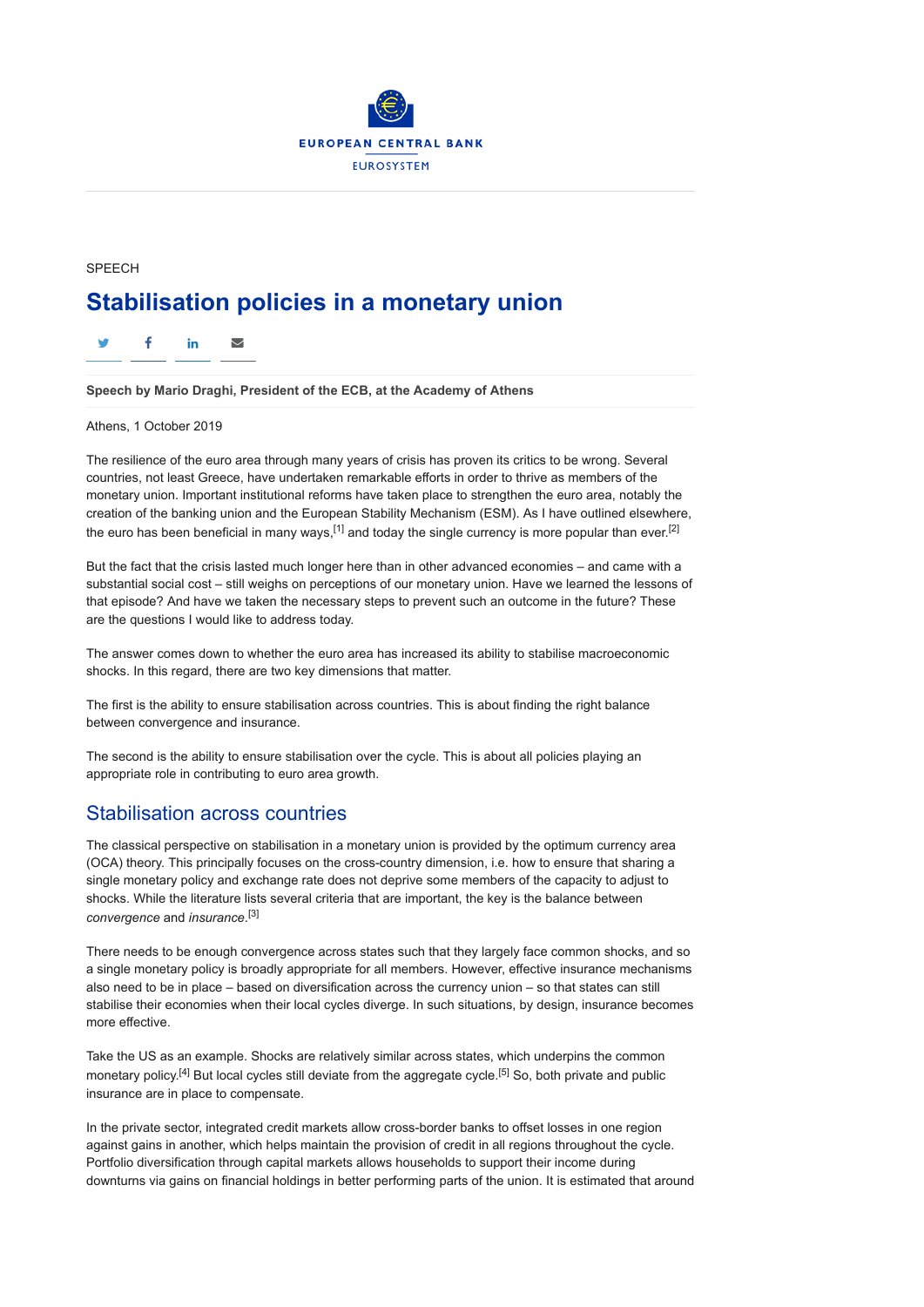70% of a local shock is smoothed in this way.[6]

Public insurance works through similar principles. The Federal Deposit Insurance Corporation (FDIC) allows banks in different states to insure each other against failure, backstopped by a credit line from the US Treasury. The federal budget complements the state-level automatic stabilisers, smoothing a further 10% of shocks.[7]

Twenty years after its launch, it is important to assess how the euro area compares in terms of convergence and insurance.

In terms of *real* convergence, several euro area countries have achieved significant progress, particularly the Baltic States, Slovakia and, to a lesser extent, Malta and Slovenia. The gap between real GDP per capita in these countries and the euro area mean has been reduced by around one-third since 1999.  $[8]$  However, other countries that also started far from the euro area average – such as Portugal and Greece – have, on balance, been unable to close the gap significantly.

Real convergence in income per capita is important for the cohesion of a monetary union, so it is vital that the right national and European policies are in place to help countries that have fallen behind since the crisis to re-converge, in particular Greece. At the same time, a slower pace of real convergence does not necessarily prevent a monetary union from being able to stabilise its economy effectively.

What matters more is *business cycle* convergence, since this determines the optimality of monetary policy across states. And business cycles can converge long before income levels do. In the US, for example, GDP per capita in the richest state is still around twice that of the poorest state, which is roughly the same gap as in the euro area today.<sup>[9]</sup> But US states have had relatively correlated cycles since around the 1930s.[10]

When the euro area was established, there were conflicting views on how cycles would respond. According to the "specialisation hypothesis", monetary union would allow countries to exploit their comparative advantages and increase inter-industry trade. This would expose countries to different industrial shocks, and business cycles would become *less* correlated.[11] The alternative view was the "endogeneity hypothesis", which held that the euro would lead to greater intra-industry trade. Industrial structures would therefore become more similar and cycles *more* synchronised.[12]

What few foresaw at that time, however, was the rapid emergence of global value chains (GVCs) in both global and euro area trade and how this would affect the transmission of shocks. Between 1990 and 2015, the average ratio of intermediate goods exports to GDP – a measure of value chain integration – increased more than twofold globally, but nearly fourfold in the euro area. In 2014, participation in GVCs – the share of gross exports consisting of value added which crosses multiple borders – was around 20 percentage points higher in euro area countries than in the US or China.<sup>[13]</sup>

Value chains increase *both* specialisation *and* synchronisation,[14] since demand shocks are transmitted along the supply chain. In fact, trade along value chains has been found to generate more synchronisation than trade in final goods.<sup>[15]</sup>

Consistent with this, multiple studies find that business cycle synchronisation in the euro area has risen since 1999.<sup>[16]</sup> A substantial share of the variation in GDP growth across euro area countries can now be explained by a common factor that is not shared with other G7 economies.<sup>[17]</sup> Overall, growth dispersion among euro area countries is now at the same low level as among US states – and roughly half the level before the crisis.[18]

The single market has played a key role in trade integration, but the euro has also contributed. New ECB research finds that the euro has facilitated trade creation and the emergence of GVCs within the euro area, especially between "old" and "new" Member States since 2007.<sup>[19]</sup> One recent meta-study finds that being part of the monetary union can explain at least half of the overall increase in business cycle correlation among euro area countries since 1999.[20]

Countries' participation in value chains nonetheless varies, with some more exposed to agglomeration effects than others.<sup>[21]</sup> This underlines the need to continue deepening and broadening the single market, so that all member states are well integrated into the European value chain and share in the common business cycle.

But just as in the US, euro area countries are still exposed to idiosyncratic shocks due to their trade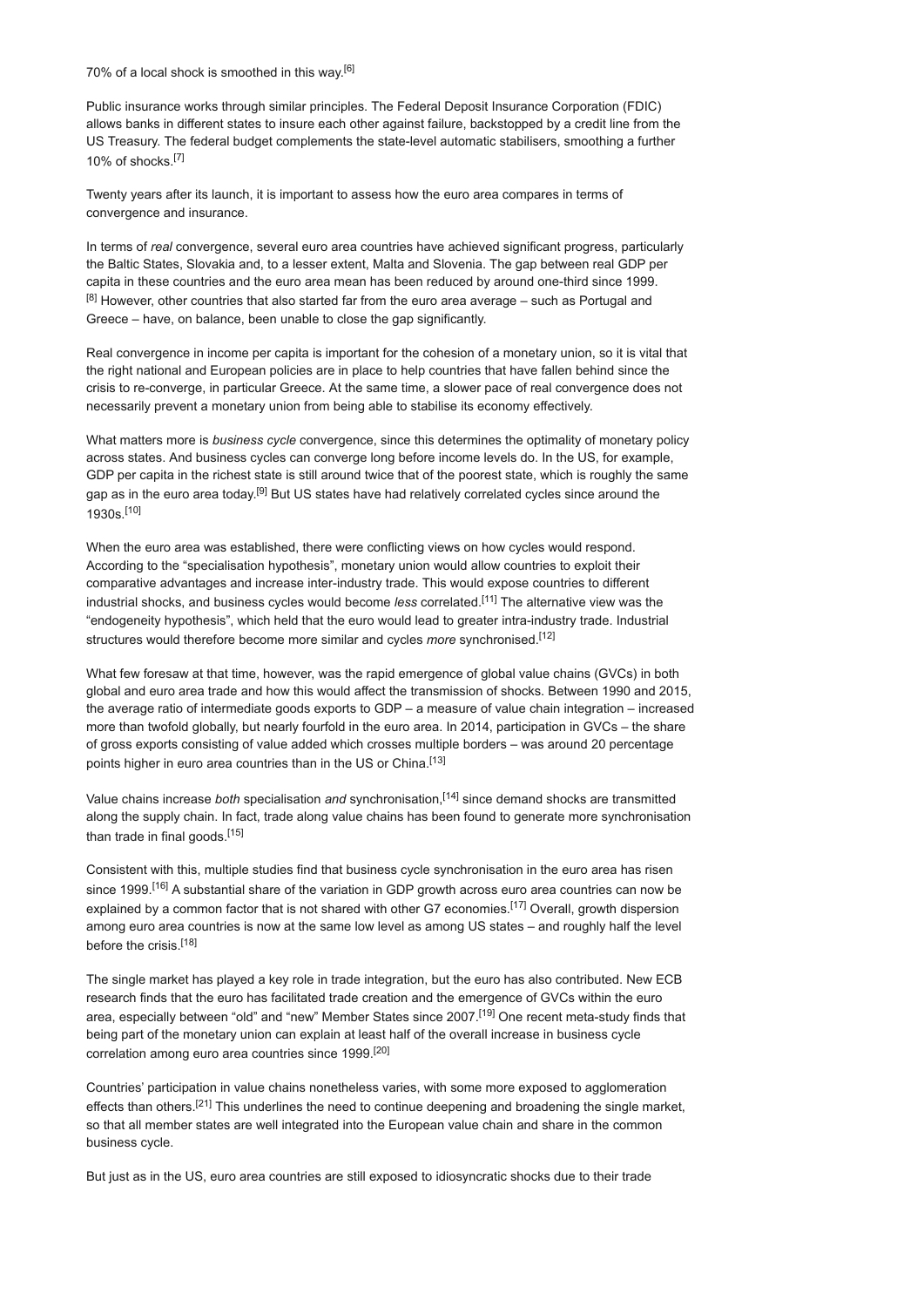structures, as we see in Germany today. And in contrast to the US, common shocks can have asymmetric effects due to different levels of public debt, as we saw during the crisis. Consequently, IMF analysis finds that, while business cycles have become more synchronised during the euro period, their *amplitude* across euro area countries has diverged since the crisis.[22]

So, to address this, there needs to be insurance across euro area countries, and such insurance is also likely to be highly effective, perhaps even more so than in the US.<sup>[23]</sup>

Progress in this area is much less advanced, however. Only around 25% of local shocks are smoothed through financial markets in the euro area.<sup>[24]</sup> We still do not have in place the ESM backstop for the single resolution fund and a European deposit insurance scheme. And there has been little meaningful progress on fiscal policy coordination. Long ago we reached an impasse on key issues which is being perpetuated by two alleged dichotomies.

The first is the notion that private and public insurance are substitutes, and so if the euro area focuses on deepening private risk-sharing, greater public risk-sharing will not be required. But this misunderstands how private insurance develops in the first place. It emerges from deep and resilient financial integration, especially of retail banks, and that only arises in the shelter of public risk-sharing, such as strong backstops and deposit insurance schemes.

The reason is that public insurance guarantees that costs will be shared in the event of bank failures, which is crucial for national authorities to let capital and liquidity flow freely within the monetary union. Without insurance, on the other hand, there will always be an incentive to ring-fence in order to safeguard national balance sheets, which blocks effective risk sharing.<sup>[25]</sup> US banks, for instance, rely on intra-group funding to respond to local shocks and manage credit growth, allowing them to keep their lending more stable over the cycle.<sup>[26]</sup>

Similarly, without public insurance, banks have a weaker business case to engage in cross-border consolidation. Some of the key benefits of operating multinationally – such as the ability to optimise liabilities by funding loans in one country with deposits in another – cannot be attained if there are different deposit guarantee schemes across countries, and different creditor hierarchies in an insolvency scenario. This is one reason why cross-border banking M&A activity within the euro area is currently at historical lows.[27]

In any event, private risk-sharing based on diversification can break down in the face of large common shocks, as happened to some extent in the US during the crisis. One study finds that capital market risksharing in the US dropped by almost half in the crisis period.<sup>[28]</sup> Thus, private insurance cannot ever fully substitute for effective public risk-sharing.

The second alleged dichotomy is the notion that public insurance creates moral hazard, and therefore risks have to be reduced before they can be shared. But this overlooks both the theoretical and empirical evidence we have on the incentive-effects of risk-sharing. There is a wealth of evidence that moral hazard depends on the appropriate design of insurance schemes.<sup>[29]</sup> And what we see in practice is that the absence of insurance does not lead to lower risks, either for individual countries or for the euro area as a whole.

This is because the assumed mechanism – that the absence of backstops leads to market discipline on governments, which in turn promotes reforms – is not reflected in reality. ECB research going back to 1975 finds no convincing evidence that high interest rates lead to reforms, if one controls for the business cycle and other factors.[30]

On the contrary, when countries are under market pressure, they are typically either compelled to enter macroeconomic adjustment programmes, or they enact reforms that are poorly designed and easily reversed. This normally means, among other things, consolidating budgets by raising taxes, which makes the recession worse. And when several countries are in this position, because backstops are not in place to arrest contagion, it spreads and prolongs the crisis for the *whole* monetary union.

We saw this clearly in the euro area in 2010-12. Economies representing one-third of euro area GDP were forced into a pro-cyclical fiscal stance to shore up confidence in their public debt, which was a factor that led to the euro area's second recession. In other words, lack of insurance actually *raised* risks. In contrast, an effective, quasi-automatic euro area fiscal backstop, with proper eligibility criteria, could have stabilised expectations and led to a more appropriate fiscal stance. This is one reason why I have called on several occasions for a euro area fiscal instrument of adequate size and design.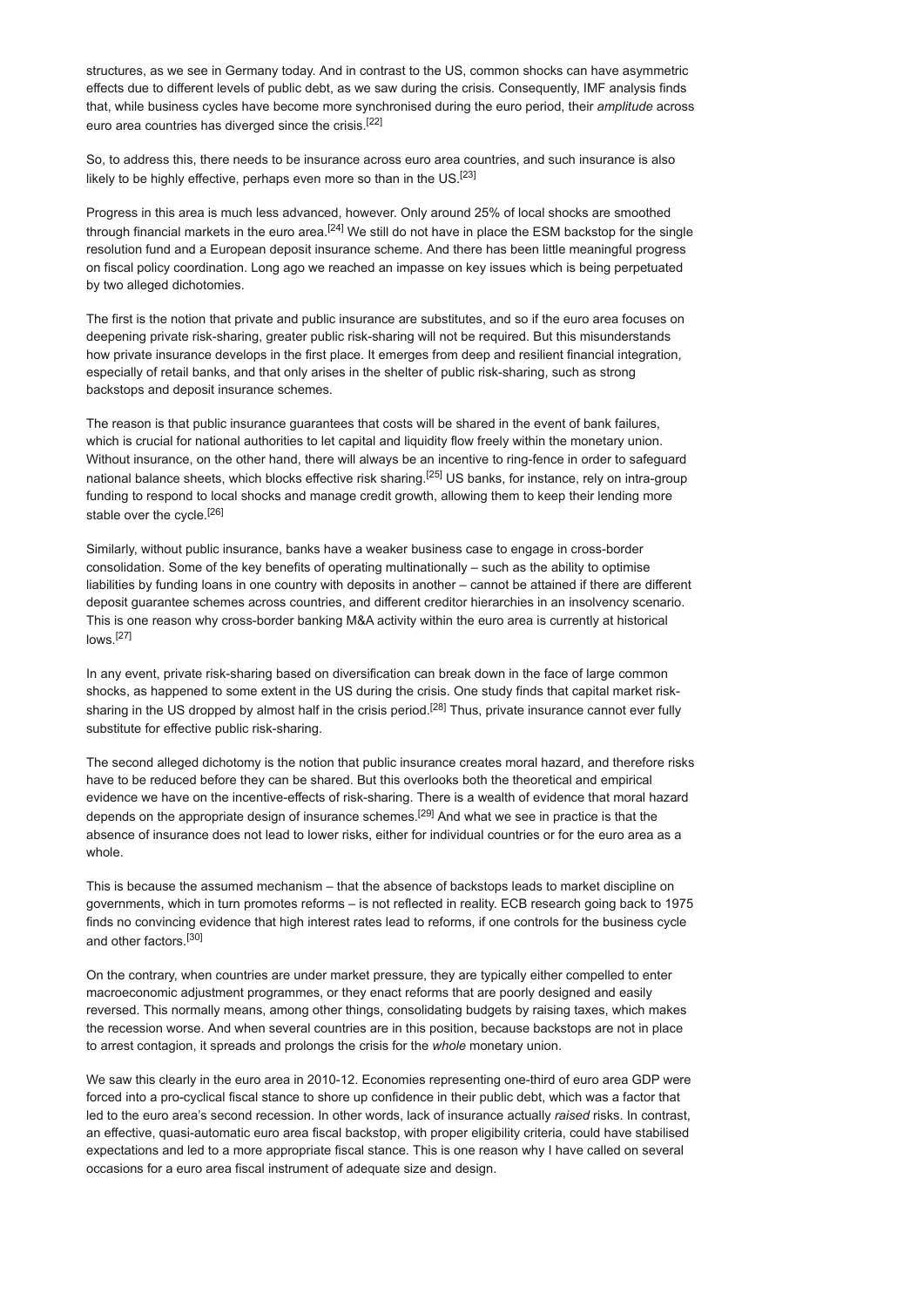The same is true in the financial sector. Without public insurance, in a crisis markets typically panic and begin fire sales, which propagate risk. Appropriate backstops, on the other hand, help stabilise market expectations and reduce risks. The role of the FDIC in the aftermath of the Lehman collapse is a good example of this. During that period, around 500 banks were resolved without triggering financial instability. In contrast, one estimate puts the total number of banks resolved in the euro area in the same period at around 50.<sup>[31]</sup> In the absence of credible backstops, the clean-up of the euro area's banking sector took considerably longer.

Today, it is estimated that a public backstop for the whole euro area would have the same credibility as that of the US, thereby significantly reducing risks in a crisis. But if national governments are still expected to backstop their own banks, countries such as France or the Netherlands could face potential fiscal costs of 10-12% of their GDP $[32]$ 

All this should make it clear that deepening public insurance by completing the banking union and strengthening fiscal union is not about creating a transfer union. It is about creating a euro area in which there is *less* need for public risk-sharing in future, because we have the instruments in place to stabilise crises more quickly, and because we have the right framework to allow private sector risk-sharing to develop more sustainably.

Moving in this direction is evidently politically difficult. But that should not stop us from identifying the problems and making the case for fixing them, so that we can build a monetary union in which convergence is truly balanced by insurance.

## Stabilisation over the cycle

Stabilisation in a monetary union also has an aggregate dimension – that is, how *all* policies combine to ensure support for growth over the cycle. This was not much addressed in the OCA literature, which rested on the classical notion that monetary policy should respond to common shocks and fiscal policy to local shocks. This made sense in the conditions prevailing at the time. But it needs to be re-examined in the new environment we face today.

The defining feature of this new environment is the secular decline in the natural rate of interest, which is the rate that in principle balances desired saving and planned investment in the economy. The natural rate is a difficult and intangible concept, but we can nonetheless intuit, from certain long-term trends, that it has been on a downward path.

The most important trend is slowing potential growth across advanced economies, and in particular slowing total factor productivity (TFP) growth, which implies a lower rate of return on capital. As potential growth falls, borrowing costs for the private sector have to fall as well, since firms will only borrow at a price that is below their expected rate of return on investment. Over time, this creates a downward pull on interest rates. Since the 1990s, long-term real yields have fallen by over 400 basis points in the US, over 500 basis points in Japan and over 600 basis points in Germany.[33]

We can get a sense of this dynamic if we compare the economy in the US in the 1990s with that today. In the 1990s, with inflation around 2-3%, and potential growth thought to be around 3-4%, nominal policy rates at 3% were seen as highly accommodative.<sup>[34]</sup> Now, with lower inflation and long-term growth expected to be 1.5-2%, nominal interest rates at that level would be seen as extremely tight and trigger a recession.

But the size of the decline in real yields since the 1990s also reflects other secular factors that have arisen since then. These have depressed interest rates *even relative to growth* by encouraging people to save more and invest less.

The most powerful is adverse demographics. In the euro area, the demographic transition is estimated to have reduced real interest rates by around one percentage point over recent decades. On current trends it can be expected to depress real rates by a further 0.25-0.5 percentage points by 2030.<sup>[35]</sup> Other studies have pointed to the role of rising income inequality, where increasingly rich households save more of their permanent income;<sup>[36]</sup> an excess of global saving especially in emerging markets;<sup>[37]</sup> and a general increase in risk aversion, which is captured in a rising demand for safe assets.<sup>[38]</sup>

The upshot is that, across a range of estimates, the natural rate in the euro area has been trending down to very low levels. Estimates for the US are slightly higher but display the same downward path.<sup>[39]</sup> This has important repercussions for monetary policy, namely in that any interest rate set by the central bank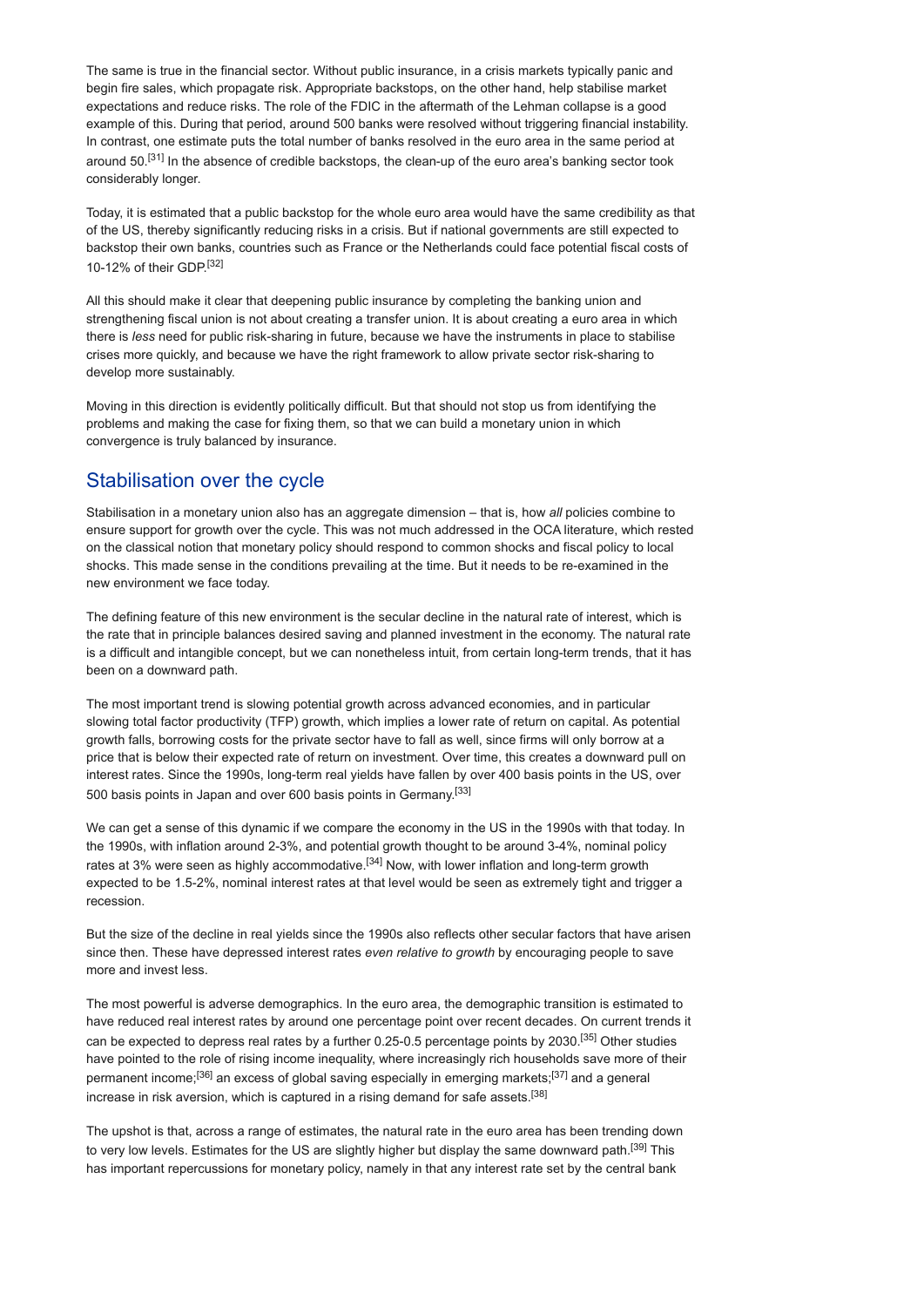that is not in line with the trend of the natural rate would be contractionary. Thus trying to raise rates too quickly would be self-defeating, since it would only lead to growth and inflation falling and rates having to be cut once more.

In fact, if such a stance caused a longer slump and a rise in uncertainty about monetary policy, it could even lead to "hysteresis effects" in investment and risk sentiment.<sup>[40]</sup> That would in turn depress TFP growth further and cause the natural rate to fall more.

This environment has two key implications.

The first is that the optimal policy mix to stabilise the economy changes. With a falling natural rate, the effective lower bound on interest rates becomes more salient. Before the crisis, it was estimated that rates were likely to hit zero in the euro area roughly once every 50 years.<sup>[41]</sup> Now, monetary policy increasingly has to use unconventional policies to achieve its mandate, and to do so for longer and with more intensity. This is not a barrier to the central bank achieving its objective, but it increases the risk of side effects along the way.

In contrast, fiscal policy playing a more supportive role alongside monetary policy would lead to a faster return to price stability and therefore fewer side effects. This is because fiscal policy becomes more powerful when monetary policy is close to the effective lower bound, as the multipliers are higher.<sup>[42]</sup> Furthermore, in certain situations, supportive fiscal policy can complement monetary policy in cutting through the obstacles that are weighing on demand – which is the case in the euro area today.

A main driver of the weak outlook at present is heightened uncertainty, which is triggering "paradox of thrift" behaviour in parts of the private sector. Uncertainty encourages higher saving which compresses demand and incomes, which in turn feeds back into more uncertainty and *lower*, not higher, saving. Fiscal policy can break this vicious circle since, with its greater multipliers, it can push incomes and income expectations higher.

Moreover, while there may be limits to how much households can bring forward future income in response to lower borrowing costs, governments can in principle *raise* their future income through their spending today. This is the case if government spending raises productivity and thereby future potential output, which increases fiscal space today.<sup>[43]</sup> Higher expected growth in turn makes private sector transmission more effective.

This is not about policy coordination. Our framework in the euro area is built on monetary dominance, where the central bank decides its policy independently based on price stability considerations alone. Rather, if governments want to see a faster exit from unconventional policies, it is in their interests to align with monetary policy. But this is not what we have seen up to now. From 2009 to 2018, the average cyclically-adjusted government primary balance<sup>[44]</sup> was -5.7% for Japan and -3.6% for the US, but 0.5% for the euro area.

The second implication of the falling natural rates is that other policies are required for interest rates to rise significantly in the future. While monetary policy has to treat the natural rate as given, both structural and fiscal policies can raise it.

Structural policies can accelerate resource re-allocation, innovation and the diffusion of new technologies, all of which raise TFP.<sup>[45]</sup> Efficient public spending can increase productivity through, for example, improving education systems or public investment in key infrastructures. The financing of that investment through debt issuance can increase the supply of safe assets and help absorb excess saving. Fiscal policies can also be used to reduce inequality and encourage greater labour force participation among older workers, thereby lowering saving. In fact, new estimates suggest that the use of these types of fiscal policies in advanced economies in recent decades has prevented the natural rate from falling further.<sup>[46]</sup>

At the same time, well-targeted macroprudential policies can help temper the side effects of low interest rates in the transition period while these policies come into full effect.

The gains at the national level from such measures would be significant where there are large domestic investment needs and reform gaps. In all large euro area countries, net public investment<sup>[47]</sup> has essentially been zero over the last decade. The share of productive expenditure in total primary expenditure – which in addition to infrastructure includes R&D and education – has also dropped in nearly all euro area economies since the crisis.<sup>[48]</sup>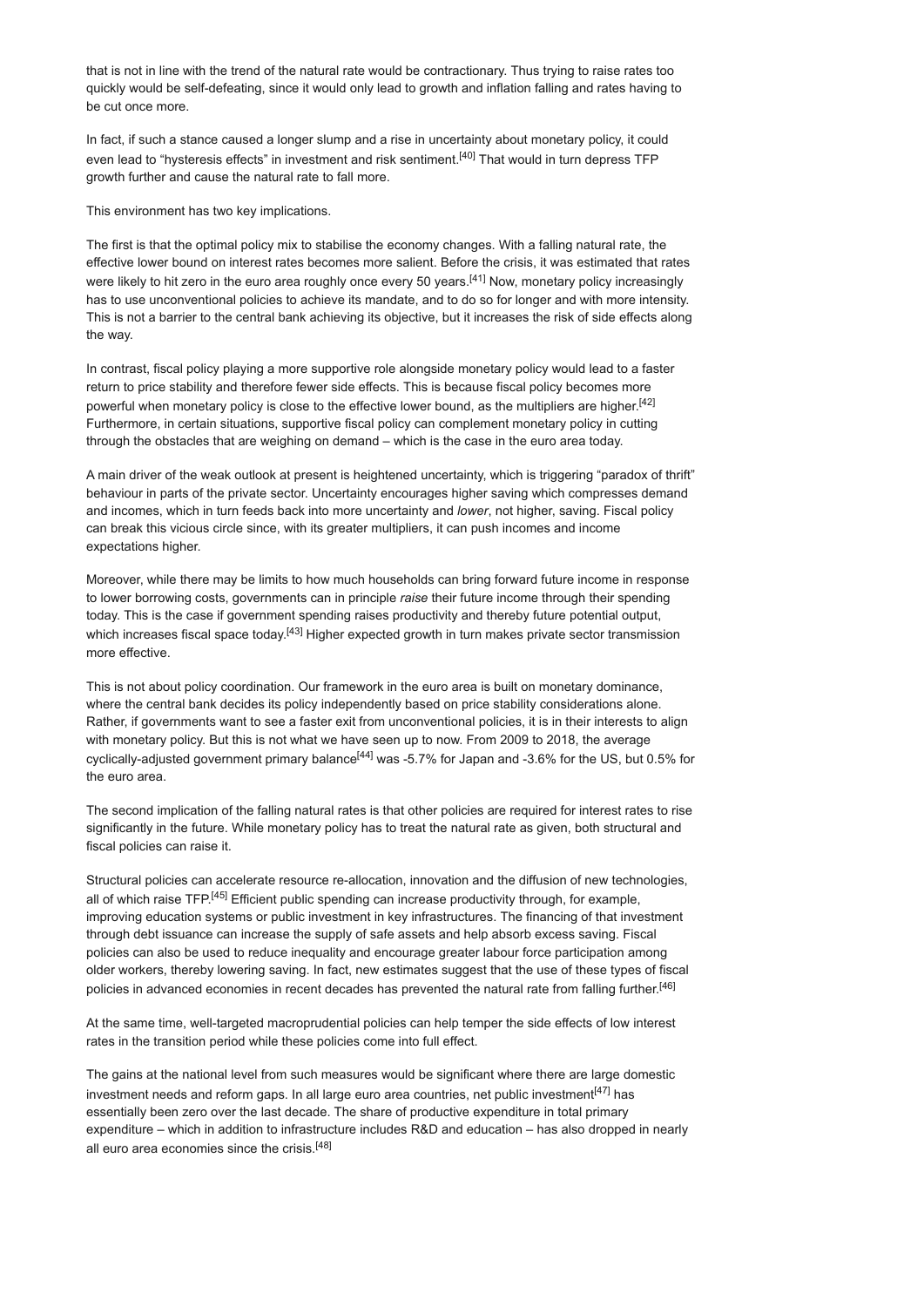As an illustration of the effects of higher investment, ECB model-based analysis finds that, in an economy like Germany, raising productive public investment by 1% for 5 years could ultimately yield GDP up to 2% higher and private investment up to 2% higher.<sup>[49]</sup> Moreover, if the most indebted countries were to couple public investment with structural reforms to raise future growth, higher borrowing would create fewer uncertainties about debt sustainability.[50]

The impact would be greater still if euro area countries were to coordinate their policies, and especially when those actions are aligned with the forward guidance provided by monetary policy. ECB simulations find that the spillovers from coordinated investment spending in the euro area are up to six times larger when the central bank does not increase interest rates in response.<sup>[51]</sup> As the decline of the natural rate is a common challenge, with common causes and consequences, the case for coordination among countries is strong.

The most effective response, however, would be an investment-led stimulus at the euro area level. This would be the best way to achieve an efficient distribution of spending among euro area countries – and is a further reason why I have called for a euro area fiscal instrument. The agreement on the Budgetary Instrument for Convergence and Competitiveness is a step in the right direction, but it does not yet meet the necessary criteria in terms of size or design.

Whichever route is taken, monetary policy will continue to do its job. The latest decisions of the Governing Council have shown its determination in the face of a continuously weakening outlook for growth and inflation.

Consistent with our monetary dominance framework, these decisions are intended to ensure that inflation returns to our objective without undue delay. But if fiscal and structural policies also play their role in parallel – and more so than we see today – the side effects of monetary policy will be less, and the return to higher rates of interest will be faster.

Timely and effective policy actions, however, are of the essence. The fact that interest rates have been able to rise faster in the US than in the euro area since the crisis is, in no small part, because fiscal policy there has played a greater role alongside monetary policy. By the same token, lack of policy alignment in Japan in the face of decades of deflationary forces eventually led to a situation where both monetary and fiscal policy had to be extremely accommodative to jolt the economy out of entrenched disinflation.

## **Conclusion**

This brings me to my conclusion.

Policymakers have a responsibility to learn the lessons of the past, to study the experiences of others, and to avoid foreseeable risks to the public by altering their policies today.

Our monetary union was born incomplete and, within a decade, faced a crisis few could have anticipated. It is understandable that it was not ready. But we know now what it takes to provide stabilisation across countries, and we know what we risk if we act too late to stabilise the union as a whole. This only leads to a longer period of highly accommodative policies.

We want to determine our circumstances, not to have our hand forced by them. The diagnosis of what needs to be done is clear. The roadmap has been laid out.

[1] See Draghi, M., "Europe and the euro 20 years on", speech by Mario Draghi, President of the ECB, at Laurea Honoris Causa in Economics by University of Sant'Anna, Pisa, 15 December 2018.

[2] Spring 2019 Standard Eurobarometer.

[3] For a review of the development of this literature, see Mongelli, F., "'New' views on the optimum currency area theory: what is EMU telling us?", *Working Paper Series*, No 138, ECB, April 2002.

[4] Kouparitsas, M., "Understanding U.S. Regional Cyclical Comovement: How Important are Spillovers and Common Shocks?",  $\mathbb Z$ *Economic Perspectives*, 4th Quarter, 2002, April 2003.

[5] Owyang, M., Piger J. and Wall, H., "Business Cycle Phases in U.S. States", *The Review of Economics and Statistics*, Vol. 87, No 4, November 2005.

[6] Cimadomo, J., Gordo Mora, E., Anna Palazzo, A. and Sabalot, P., "Reassessing risk sharing channels in the euro area and the US", forthcoming.

[7] Cimadomo, J., op. cit.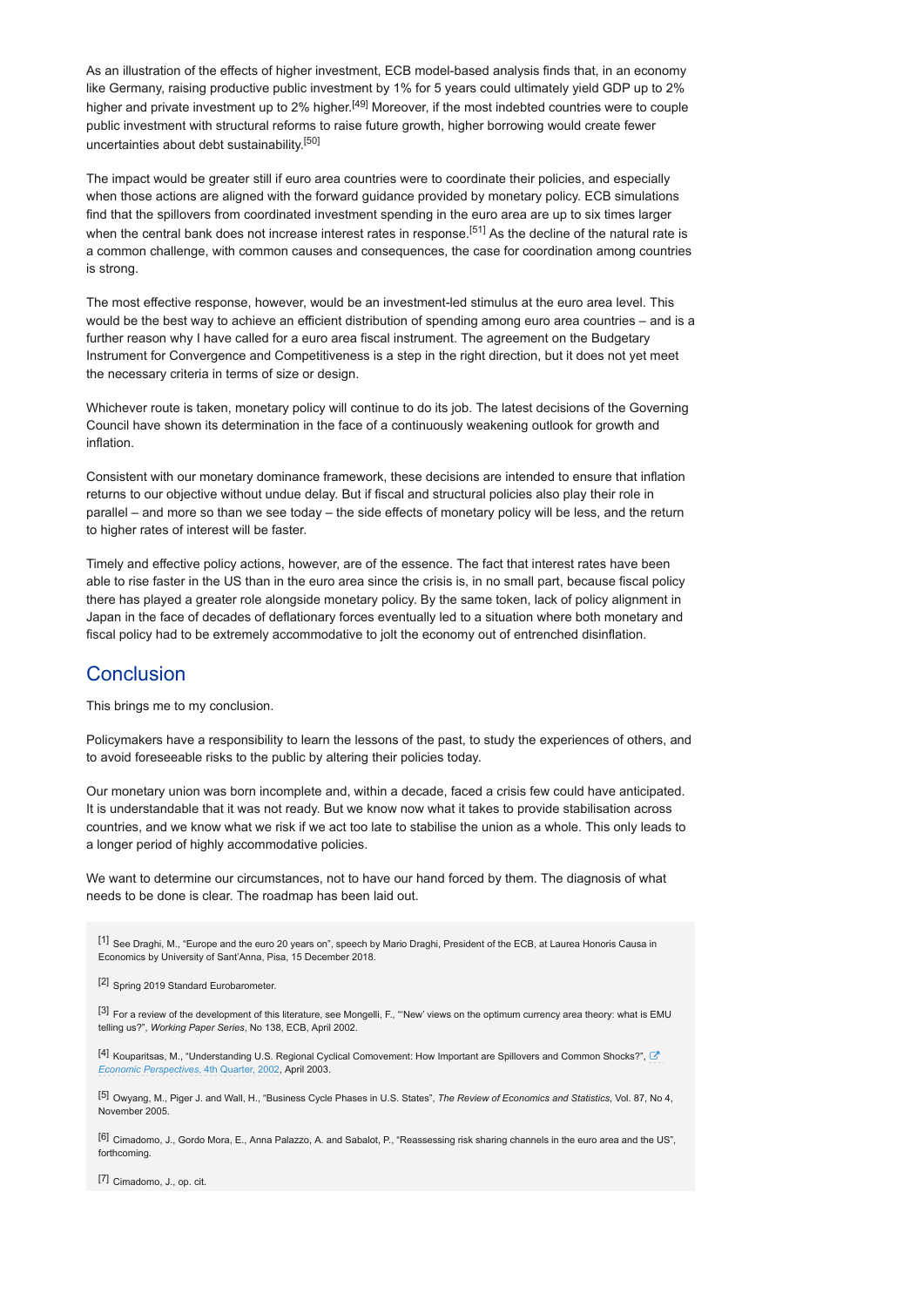[8] Diaz del Hoyo, J., Dorrucci, E., Frigyes, F.H. and Muzikarova, S., "Real convergence in the euro area: a long-term perspective", *Occasional Paper Series*, No 203, ECB, December 2017.

 $[9]$  On a purchasing power parity (PPP) basis.

[10] Kirkegaard, J. and Posen, A. (eds.), *Lessons for EU Integration from US History*, Peterson Institute of International Economics, Report to the European Commission, January 2018.

[11] Alesina, A., Barro, R.J. and Tenreyro, S., "Optimal Currency Areas", *NBER Macroeconomics Annual*, Vol. 17, 2002, pp. 301-345.

[12] Frankel, J.A. and Rose, A.K., "The Endogeneity of the Optimum Currency Area Criteria", *The Economic Journal*, Vol. 108, No 449, July 1998, pp. 1009-1025.

[13] ECB Working Group on Global Value Chains, "The impact of global value chains on the euro area economy", Occasional Paper Series, No. 221, ECB, April 2019.

[14] Duval, R., Li, N., Saraf, R. and Seneviratne, D., "Value-added trade and business cycle synchronization", *Journal of International Economics*, Vol. 99, March 2016, pp. 251-262; di Giovanni, J., Levchenko, A. and Méjean, L. "The Micro Origins of International Business Cycle Comovement", *NBER Working Paper*, No 21885, January 2016; de Soyres, F., "Value Added and Productivity Linkages Across Countries", *Working Papers*, No 209, Oesterreichische Nationalbank, 2016.

[15]  $\Box$  di Giovanni, J. and Levchenko, A., "Putting the Parts Together: Trade, Vertical Linkages, and Business Cycle Comovement", *American Economic Journal: Macroeconomics*, Vol. 2, No 2, April 2010.

[16] Meta analysis by Campos et al. (2017) that encompasses the estimates, design and estimation characteristics of more than 60 studies on business cycle correlations between EU countries. See Campos, N., Fidrmuc, J. and Korhonen, I., "Business cycle synchronisation in a currency union: Taking stock of the evidence", *Bank of Finland Research Discussion Paper*, No 28/2017, September 2017.

[17] Martinez-Martin, J., Saiz, L. and Stoevsky, G., "Growth synchronisation in euro area countries", *Economic Bulletin*, Issue 5, ECB, 2018.

[18] Standard deviations of annual percentage GDP growth and mean pairwise dispersion in annual real GDP growth (ECB calculations).

[19] Gunnella, V., Lebastard, L., Lopez-Garcia, P., Serafini, R. and Zona Mattioli, A., "The impact of the euro on trade: 20 years into monetary union", *Occasional Paper Series*, ECB, forthcoming.

[20] Campos et al., op. cit.

[21] Arestis, P. and Phelps, P., "Endogeneity Analysis of Output Synchronization in the Current and Prospective EMU", *Journal of Common Market Studies*, Vol. 54(3), May 2016, pp. 525-543.

[22] Franks, J., Barkbu, B., Blavy, R., Oman, W. and Schoelermann, H., "Economic Convergence in the Euro Area: Coming Together or Drifting Apart?", IMF Working Paper, No 18/10, January 2018.

[23] Schelkle, W., "The Insurance Potential of a Non-Optimal Currency Area", in Cramme, O. and Hobolt, S. (eds.), *Democratic* % *Politics in a European Union Under Stress*, Oxford Scholarship Online, 2014.

[24] Nikolov, P., "Cross-border risk sharing after asymmetric shocks: evidence from the euro area and the United States", *Quarterly Report on the Euro Area*, Vol. 15, No 2, July 2016.

[25] See Draghi, M., "Risk-reducing and risk-sharing in our Monetary Union", speech at the European University Institute, Florence, 11 May 2018.

[26] Cetorelli, N. and Goldberg, L., "Liquidity Management of U.S. Global Banks: Internal Capital Markets in the Great Recession", *Staff Reports*, No 511, Federal Reserve Bank of New York, August 2011; De Haas, R. and Van Lelyveld, I., "Internal capital markets and lending by multinational bank subsidiaries", *Working Paper Series*, No 105, European Bank for Reconstruction and Development, January 2008; Reinhardt, D. and Riddiough, S.J., "The Two Faces of Cross-Border Banking Flows", Bank for International Settlements, December 2015.

[27] See Enria, A., "Post-crisis repair and the profitability malady", presentation at the Forum Analysis, Milan, 17 September 2019.

[28] See Milano, V. and Reichlin, P., "Risk Sharing across the US and EMU: The Role of Public Institutions", *Policy Brief*, LUISS School of European Political Economy, January 2017.

[29] See, for example, Arrow, K., "Insurance, Risk and Resource Allocation", in *Essays in the Theory of Risk-Bearing*, 1971; Pauly, M., "The Economics of Moral Hazard", *The American Economic Review*, Vol. 58, No 3, June 1968; Shavell, S., "On Moral Hazard and Insurance", *The Quarterly Journal of Economics*, Vol. 93, No 4, November 1979.

[30] Dias Da Silva, A., Givone, A. and Sondermann, D., "When do countries implement structural reforms?", *Working Paper Series*, No 2078, ECB, Frankfurt am Main, June 2017.

[31] Sapir, A. and Wolff, G., "The neglected side of banking union: reshaping Europe's financial system", note presented at the informal ECOFIN, Vilnius, 14 September 2013.

[32] Hüttl, P. and Schoenmaker, D., "Fiscal capacity to support large banks", *Bruegel Policy Contribution*, Issue 17, 2016.

[33] The real yield is calculated by subtracting the 6-10 year Consensus Economics inflation expectations from the respective 10-year sovereign yield. The decline since the 1990s reflects a mix of trend and cyclical factors.